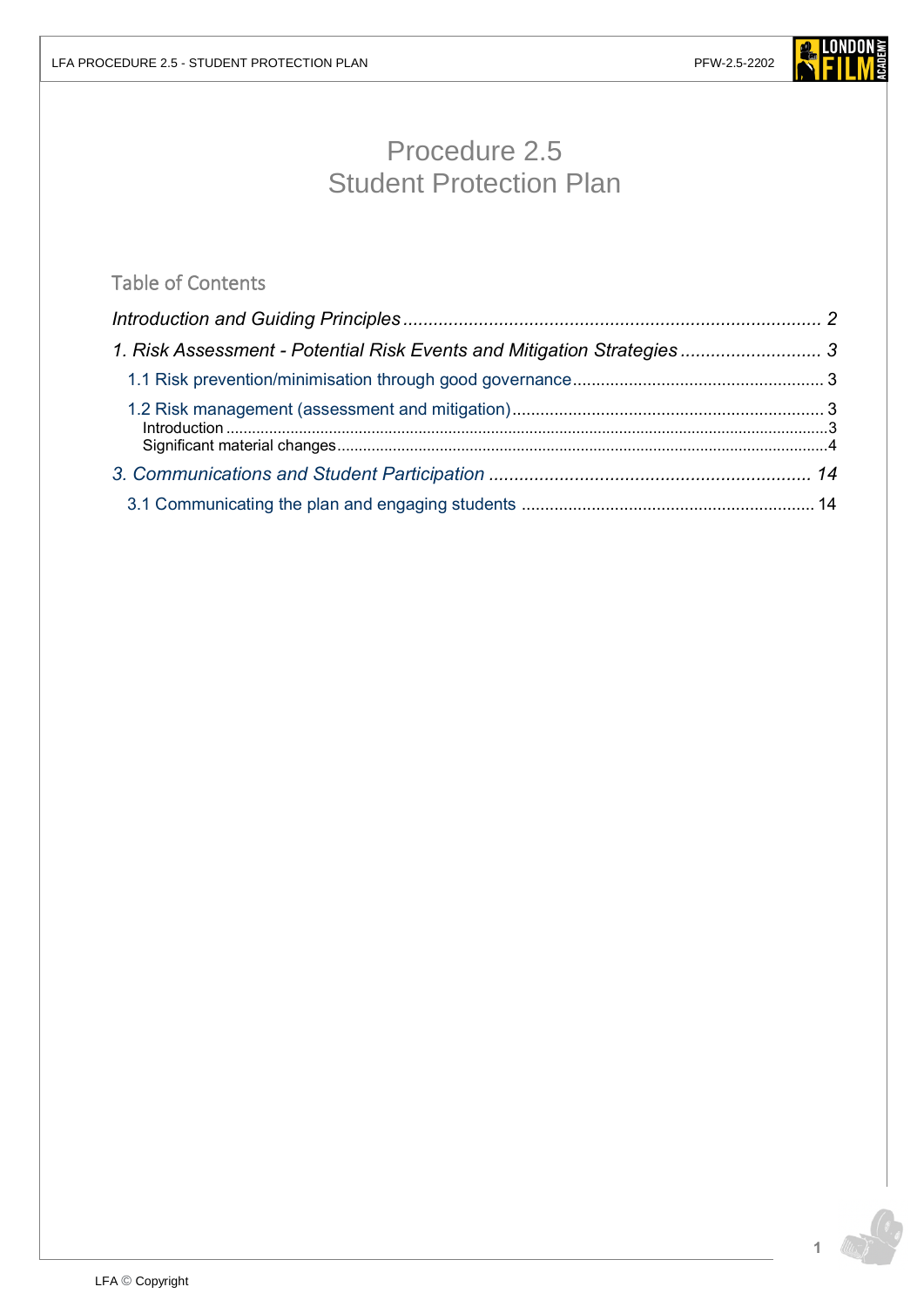

# <span id="page-1-0"></span>Introduction and Guiding Principles

London Film Academy (LFA) is committed to delivering high quality education, in a safe and inclusive environment and ensuring that all of its students achieve the best academic outcomes.

LFA's guiding principles in the development of this plan are to:

- make every effort to ensure that the courses offered to students are delivered as described
- accept that it may be necessary to make changes to its provision to maintain currency and validity
- always seek to minimise disruption to students and give special consideration to its widening participation population and those with protected characteristics
- endeavour at all times to keep students appropriately informed with regard to changes that may be necessary and will bring these to their attention as soon as possible.

Student Protection Plans (SPPs) are intended to provide assurance to current and future students that higher education providers have in place appropriate arrangements to protect the quality and continuation of study for their students. The production and publication of a SPP is a requirement of registration with the Office for Students (OfS).

This Student Protection Plan looks at the strategies in place to mitigate the risks to students following higher education courses LFA. It also considers the wider context of institutional change/closure for LFA as a whole. The plan lays out measures LFA will take in order to protect the students' interests and ensure their continuity of study. Note: These are in addition to statutory rights, which remain unaffected.

The risks identified which impact specifically on LFA students are listed below in Section One. An assessment of these risks has been made and a risk factor applied depending on the likelihood of an event taking place.

Depending on the risk level, mitigation strategies have then been outlined in order to demonstrate how continuation of study will be ensured.

Section Two details policy with regards to refunds and compensation in the event that LFA is unable to preserve continuation of study and Section Three considers communications, student engagement and student support.

This Plan is owned by the LFA Governance Board and managed by LFA's Senior Management Committee.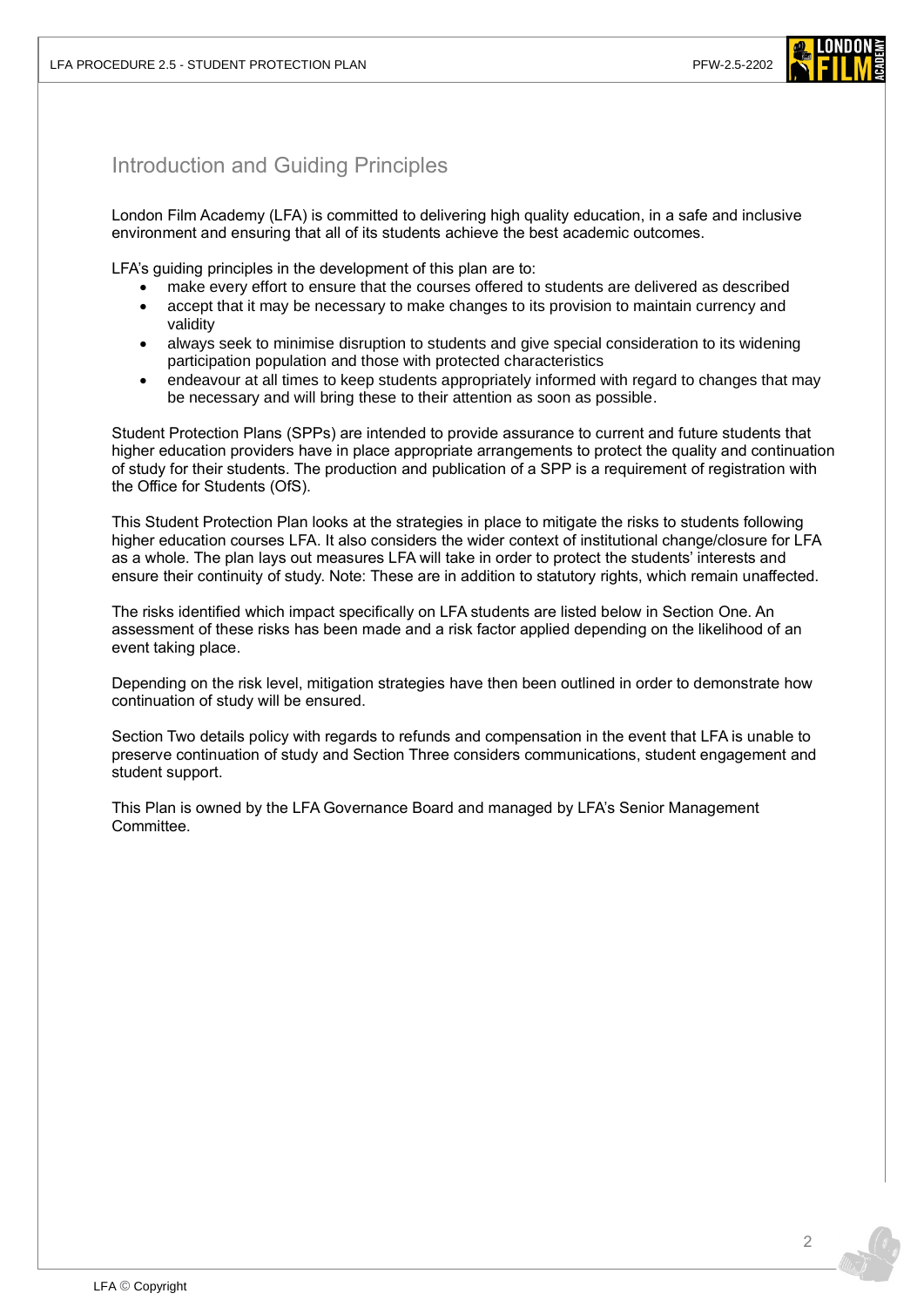

<span id="page-2-0"></span>1. Risk Assessment - Potential Risk Events and Mitigation Strategies

This section looks at the measures in place to:

- 1. Mitigate risks from occurring in the first place
- 2. Identify and manage risks should they occur.

In unlikely event of closure we will seek managed agreement with likeminded organisations to deliver similar training

### <span id="page-2-1"></span>1.1 Risk prevention/minimisation through good governance

Good governance is the key to mitigating risk generally. LFA has:

- an effective Corporate Governance Framework that ensures regulatory compliance
- a policy driven committee structure ensuring good Academic Governance
- strategy that enables competitiveness through the application of key performance measures
- financial planning and forecasting with institutional growth which spreads risk of underperformance in one particular department
- effective management at Programme level with Policy and Procedures to ensure programmes are delivered as described.

LFA is in process of further developing its risk management processes including: Risk register; Business Continuity Plan and Risk Sub-Committee.

### <span id="page-2-2"></span>1.2 Risk management (assessment and mitigation)

#### <span id="page-2-3"></span>**Introduction**

LFA is committed to helping its students achieve the best academic outcomes from their studies. However, events may occur, which mean that unforeseen changes have to be made to modules or programmes. Provision for such minor events is detailed in LFA's *[Terms and Conditions](https://www.londonfilmacademy.com/LFA_Terms_Conditions.pdf)*.

LFA will always communicate any changes to students as early as possible, with clear information and options. In cases where there is an event that results in a material change, e.g. programme changes, suspensions, closures or institutional closure, LFA will make every effort to minimise disruption by offering affected students, for example, the chance to transfer on to another course or switch to a different provider. These events may be triggered by situations such as (but not limited to):

- significant material changes
- inability to operate as intended
- loss or restriction of licenses
- revocation of OfS registration
- restriction or withdrawal of franchising/validating agreement(s) by awarding bodies
- closure or relocation of one or more campuses
- a decision not to continue running an existing course
- major changes in the contents of a course
- temporary disruption(s) of any kind due to uncontrollable events
- inability to deliver specific timings of study such as day-time or evening
- the unanticipated departure of key members of college staff
- inability to recruit staff with the necessary skills to deliver a course.

Where students are required to change course or provider, there may be implications for their student finance arrangements (e.g. SLC loans). In such cases LFA will provide the necessary information, advice and guidance to allow an effective transition.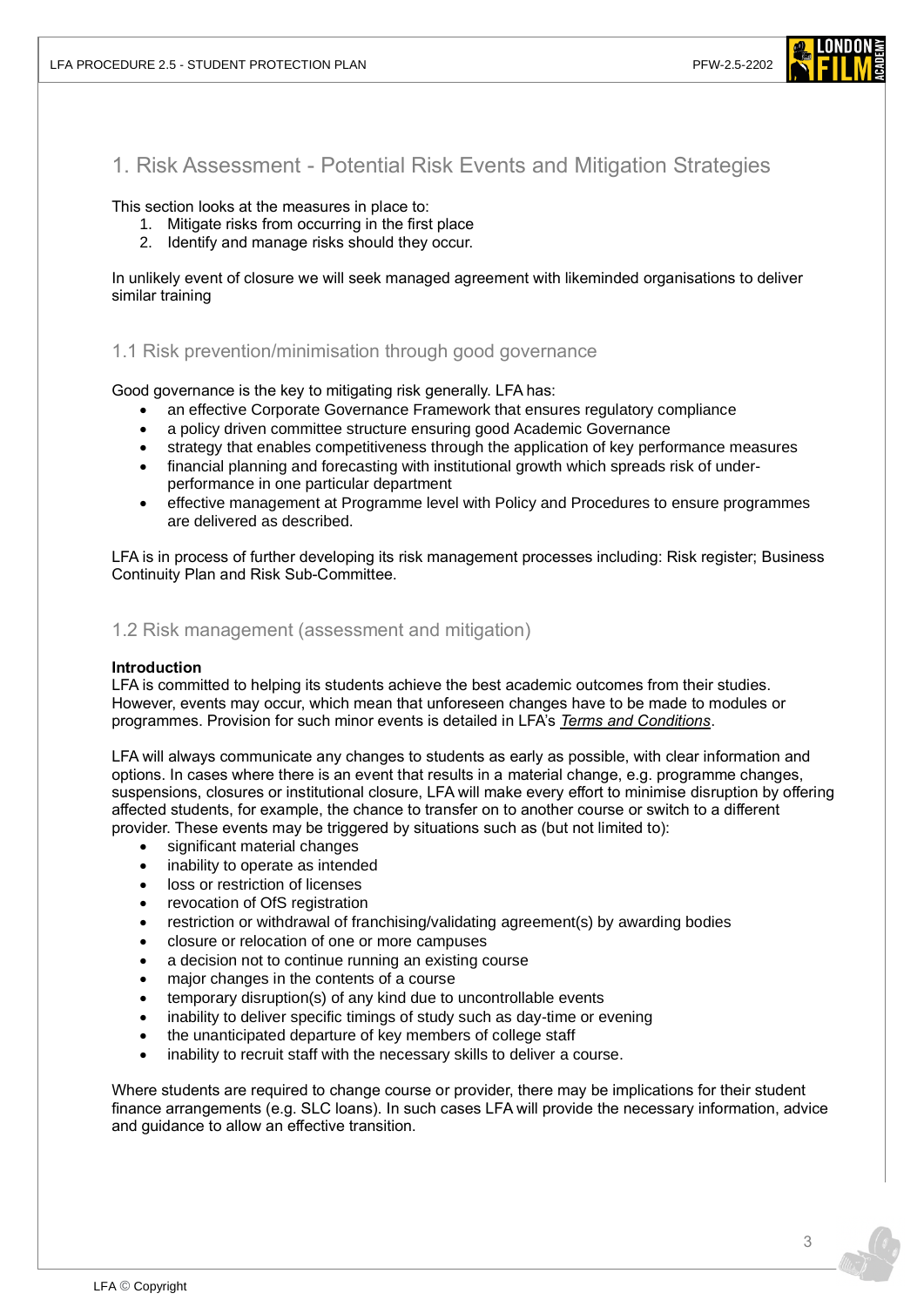

#### <span id="page-3-0"></span>**Significant material changes**

Based on OfS guidance the following 'risk events' are considered under this SPP with details provided on the measures we will take in specific situations:

### **1. Academy closure**

| <b>Risk Event</b>                                                                                                                                                                                                                                                                                                                                                                                                                                                    | <b>Risk Rating</b>                                       | <b>Risk Assessment</b>                                                                                                                                                                                                                                                                             |
|----------------------------------------------------------------------------------------------------------------------------------------------------------------------------------------------------------------------------------------------------------------------------------------------------------------------------------------------------------------------------------------------------------------------------------------------------------------------|----------------------------------------------------------|----------------------------------------------------------------------------------------------------------------------------------------------------------------------------------------------------------------------------------------------------------------------------------------------------|
| (Scenario explanation)                                                                                                                                                                                                                                                                                                                                                                                                                                               | (Likelihood of risk<br>event taking place<br>and impact) | (Assessment and evidence for this risk rating)                                                                                                                                                                                                                                                     |
| A decision to close the<br>institution has been<br>taken for strategic<br>reasons.<br>We are unable or no<br>longer intend to operate<br>due to financial                                                                                                                                                                                                                                                                                                            | Low                                                      | LFA strategy has been to grow portfolio provision in<br>the HE, Short Courses and Corporate Sectors to<br>spread risk.<br>The risk of being unable to operate due to financial<br>instability or unsustainability is low because our<br>balance sheet and cash reserves are relatively<br>healthy. |
| performance.                                                                                                                                                                                                                                                                                                                                                                                                                                                         |                                                          | Student numbers are growing.                                                                                                                                                                                                                                                                       |
| Mitigation Strategies (measures put in place to mitigate impact of risk events)                                                                                                                                                                                                                                                                                                                                                                                      |                                                          |                                                                                                                                                                                                                                                                                                    |
| Good governance and regulatory compliance<br>$\bullet$<br>Development of a Risk Register and Business Continuity Plan<br>$\bullet$<br>Quality provision<br>$\bullet$<br>Course development<br>$\bullet$                                                                                                                                                                                                                                                              |                                                          |                                                                                                                                                                                                                                                                                                    |
| Effective marketing and recruitment campaigns<br>$\bullet$                                                                                                                                                                                                                                                                                                                                                                                                           |                                                          |                                                                                                                                                                                                                                                                                                    |
| Financial planning and forecasting                                                                                                                                                                                                                                                                                                                                                                                                                                   |                                                          |                                                                                                                                                                                                                                                                                                    |
| In the unlikely event LFA had to close we would make immediate announcements and convene<br>consultation meetings with students. LFA would first always seek to 'teach-out' programmes but failing<br>this would ensure the continuation of studies for all students through transfers to alternate providers. If<br>possible and/or where appropriate financial arrangements would be made according to LFA Procedure<br>2.4 - Tuition Fee Refund and Compensation. |                                                          |                                                                                                                                                                                                                                                                                                    |

#### **2. Loss of student loan facility**

| <b>Risk Event</b>                                                                                  | <b>Risk Rating</b>                                       | <b>Risk Assessment</b>                                                                                                                                                                            |
|----------------------------------------------------------------------------------------------------|----------------------------------------------------------|---------------------------------------------------------------------------------------------------------------------------------------------------------------------------------------------------|
| (Scenario explanation)                                                                             | (Likelihood of risk<br>event taking place and<br>impact) | (Assessment and evidence for this risk rating)                                                                                                                                                    |
|                                                                                                    |                                                          |                                                                                                                                                                                                   |
| De-designation of entire<br>provision or specific<br>courses for student<br>support purposes (i.e. | Low                                                      | Under the OfS, only LFA's BA & MA Courses<br>have become eligible for loans directly and the<br>loss risk is still considered low.                                                                |
| students no longer able<br>to access Student Loan<br>Company (SLC) loans).                         |                                                          | Currently SLC facility only covers part of the<br>course fee for BA/MA Course. Currently 31% of<br>BA students and 25% of MA students access SLC<br>funding. Brexit means even fewer students are |
| Could occur if removed<br>from OfS register or<br>other major issue.                               |                                                          | able to access government loans.                                                                                                                                                                  |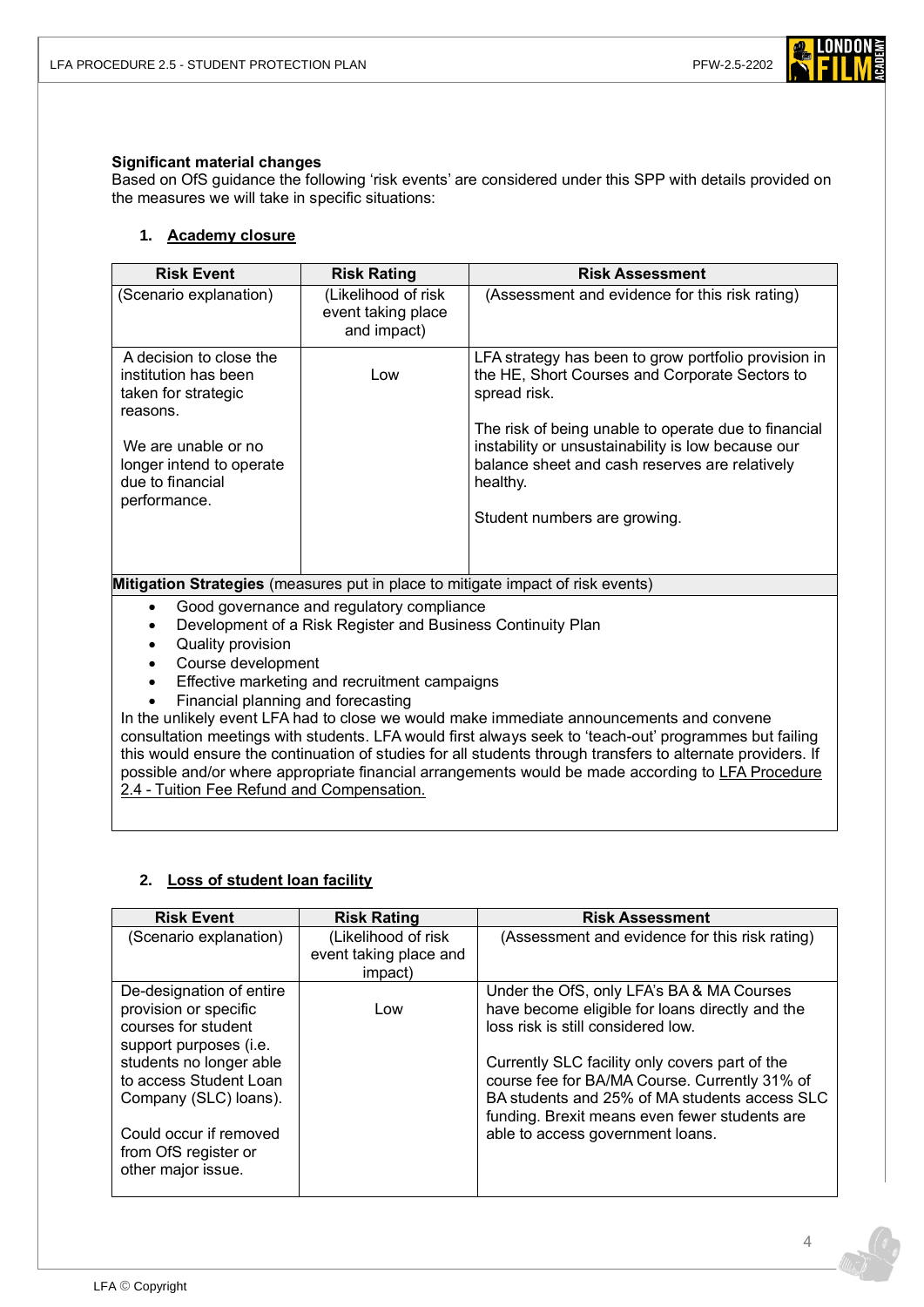

**Mitigation Strategies** (measures put in place to mitigate impact of risk events) Good governance and regulatory compliance.

In the unlikely event LFA students were no longer able to access student loans we would liaise closely with the Student Loans Company and OfS to allow enrolled students to complete their course/year. Failing this we would support students to transfer to alternative programmes or alternate higher education providers (including our current collaborative partners). Where appropriate, financial arrangements would be made according to *LFA Procedure 2.4 - [Tuition Fee Refund and](https://www.londonfilmacademy.com/LFA_Procedure_2.4_Tuition_fee_refunds_and_compensation.pdf)  [Compensation.](https://www.londonfilmacademy.com/LFA_Procedure_2.4_Tuition_fee_refunds_and_compensation.pdf)*

#### **3. Withdrawal or non-renewal of franchise/validation agreement**

| <b>Risk Event</b>                                                                        | <b>Risk Rating</b>                                       | <b>Risk Assessment</b>                                                                                                                                                                                                                                                                                                                                                                                                                                                                                                                                                                                                                                                               |
|------------------------------------------------------------------------------------------|----------------------------------------------------------|--------------------------------------------------------------------------------------------------------------------------------------------------------------------------------------------------------------------------------------------------------------------------------------------------------------------------------------------------------------------------------------------------------------------------------------------------------------------------------------------------------------------------------------------------------------------------------------------------------------------------------------------------------------------------------------|
| (Scenario explanation)                                                                   | (Likelihood of risk<br>event taking place<br>and impact) | (Assessment and evidence for this risk rating)                                                                                                                                                                                                                                                                                                                                                                                                                                                                                                                                                                                                                                       |
| Loss or non-renewal of<br>validation/franchise<br>agreement (collaborative<br>provision) | Low                                                      | LFA admin and academic teams are fully trained in<br>the regulation requirements of collaborative<br>partners and therefore meet with expectations.<br>The validating partner have their own robust<br>systems in place to ensure compliance. LFA passed<br>official partner approval with no conditions and has<br>had three courses validated. LFA has been<br>complimented by the validating partner on the<br>excellent quality of delivery, assessment and<br>processes.<br>Student numbers are good and programmes<br>financially viable. Partners have long term strategy<br>and positive attitude toward developing<br>partnerships. Risk level is therefore considered low. |

**Mitigation Strategies** (measures put in place to mitigate impact of risk events)

Good governance and regulatory compliance

Quality provision and the maintenance of academic standards

In the unlikely event LFA were to lose a collaborative partner we would make immediate announcements and convene consultation meetings with students. LFA would first always seek to 'teach-out' programmes but failing this would ensure the continuation of studies for all students through transfers to the collaborative partner institution or other alternate providers. If possible and/or where appropriate financial arrangements would be made according to the *[LFA Procedure 2.4 -](https://www.londonfilmacademy.com/LFA_Procedure_2.4_Tuition_fee_refunds_and_compensation.pdf) Tuition Fee [Refund and Compensation.](https://www.londonfilmacademy.com/LFA_Procedure_2.4_Tuition_fee_refunds_and_compensation.pdf)*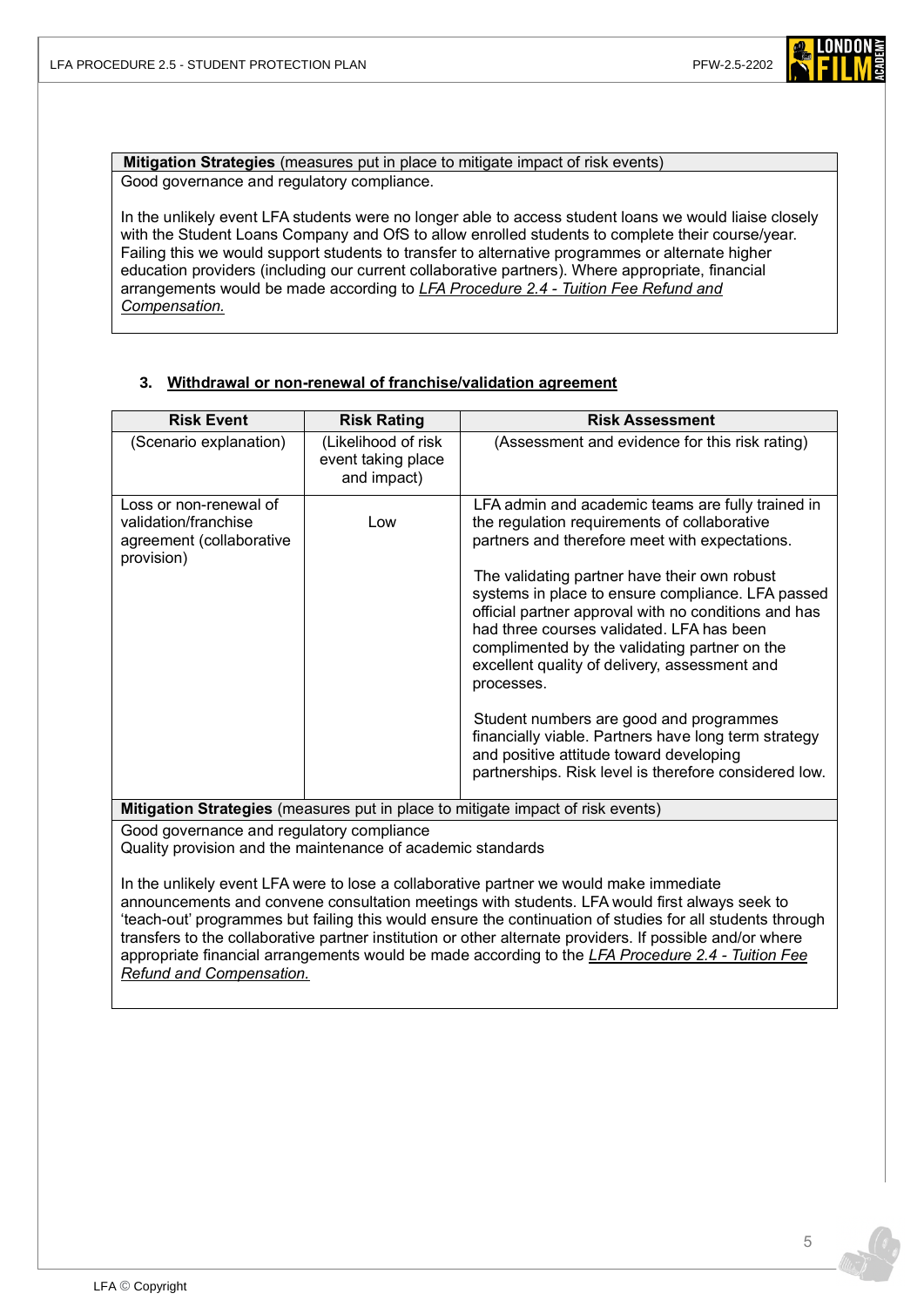

### **4. Suspension/closure of a course**

| <b>Risk Event</b>                                                                                                                                                                                                                                                                                                                                                                          | <b>Risk Rating</b>                                       | <b>Risk Assessment</b>                                                                                                                                                                                                                                                                                                                                                                          |
|--------------------------------------------------------------------------------------------------------------------------------------------------------------------------------------------------------------------------------------------------------------------------------------------------------------------------------------------------------------------------------------------|----------------------------------------------------------|-------------------------------------------------------------------------------------------------------------------------------------------------------------------------------------------------------------------------------------------------------------------------------------------------------------------------------------------------------------------------------------------------|
| (Scenario explanation)                                                                                                                                                                                                                                                                                                                                                                     | (Likelihood of risk<br>event taking place<br>and impact) | (Assessment and evidence for this risk rating)                                                                                                                                                                                                                                                                                                                                                  |
| A decision has been<br>taken not to run a<br>course for the<br>subsequent year.<br>A course fails to recruit<br>suitable numbers.                                                                                                                                                                                                                                                          | Low/Medium                                               | LFA operates a Programme Approval Procedure<br>that ensures that any newly proposed courses are<br>thoroughly researched to confirm market demand,<br>financial viability, resource requirements, etc. That<br>said, competition in the market could have adverse<br>effects. The risk of competition in the market<br>causing failure and withdrawal is therefore<br>considered low to medium. |
|                                                                                                                                                                                                                                                                                                                                                                                            |                                                          | Mitigation Strategies (measures put in place to mitigate impact of risk events)                                                                                                                                                                                                                                                                                                                 |
| Comprehensive market research<br>Application of detailed Policy and Procedure documents<br>Monitoring of recruitment activity<br>Annual review of courses<br>Periodic review of courses<br>Measuring student satisfaction and achievement rates                                                                                                                                            |                                                          |                                                                                                                                                                                                                                                                                                                                                                                                 |
| In the unlikely event LFA had to close or suspend a course we would make immediate announcements<br>to current students and cease any future recruitment. We would consider a number of mitigation<br>options, depending on the circumstances and student needs. These would include: Teach-out<br>arrangements, Course Transfer (where suitable alternatives exist) and College Transfer. |                                                          |                                                                                                                                                                                                                                                                                                                                                                                                 |
| Prospective students are informed at the time of application that courses are run subject to demand.<br>Should an intake for a course need to be cancelled students are given reasonable notice. Students<br>who have been accepted are offered an alternative start date and/or advice and guidance on<br>alternative providers able to meet their needs sooner.                          |                                                          |                                                                                                                                                                                                                                                                                                                                                                                                 |

# **5. In-year major course content changes**

| <b>Risk Event</b>                                                                                                                                  | <b>Risk Rating</b>                                       | <b>Risk Assessment</b>                                                                                                                                                                                                                                                                                                                                                                                                                                                    |
|----------------------------------------------------------------------------------------------------------------------------------------------------|----------------------------------------------------------|---------------------------------------------------------------------------------------------------------------------------------------------------------------------------------------------------------------------------------------------------------------------------------------------------------------------------------------------------------------------------------------------------------------------------------------------------------------------------|
| (Scenario explanation)                                                                                                                             | (Likelihood of risk<br>event taking place<br>and impact) | (Assessment and evidence for this risk rating)                                                                                                                                                                                                                                                                                                                                                                                                                            |
| Module closure or<br>other major changes<br>to programme content<br>due to regulatory<br>framework changes or<br>government legislative<br>changes | Low                                                      | Current course provision is designed by LFA so<br>curriculum changes at the behest of LFA in<br>conjunction with its validating partner.<br>Major changes are considered to include:<br>External (e.g. governmental edict, change of<br>legislation, regulatory change)<br>Resource-oriented (e.g. premises, staffing)<br>$\bullet$<br>Qualitative (e.g. catastrophic failure of<br>$\bullet$<br>assessment regime, major queries from<br>validating partner or from QAA) |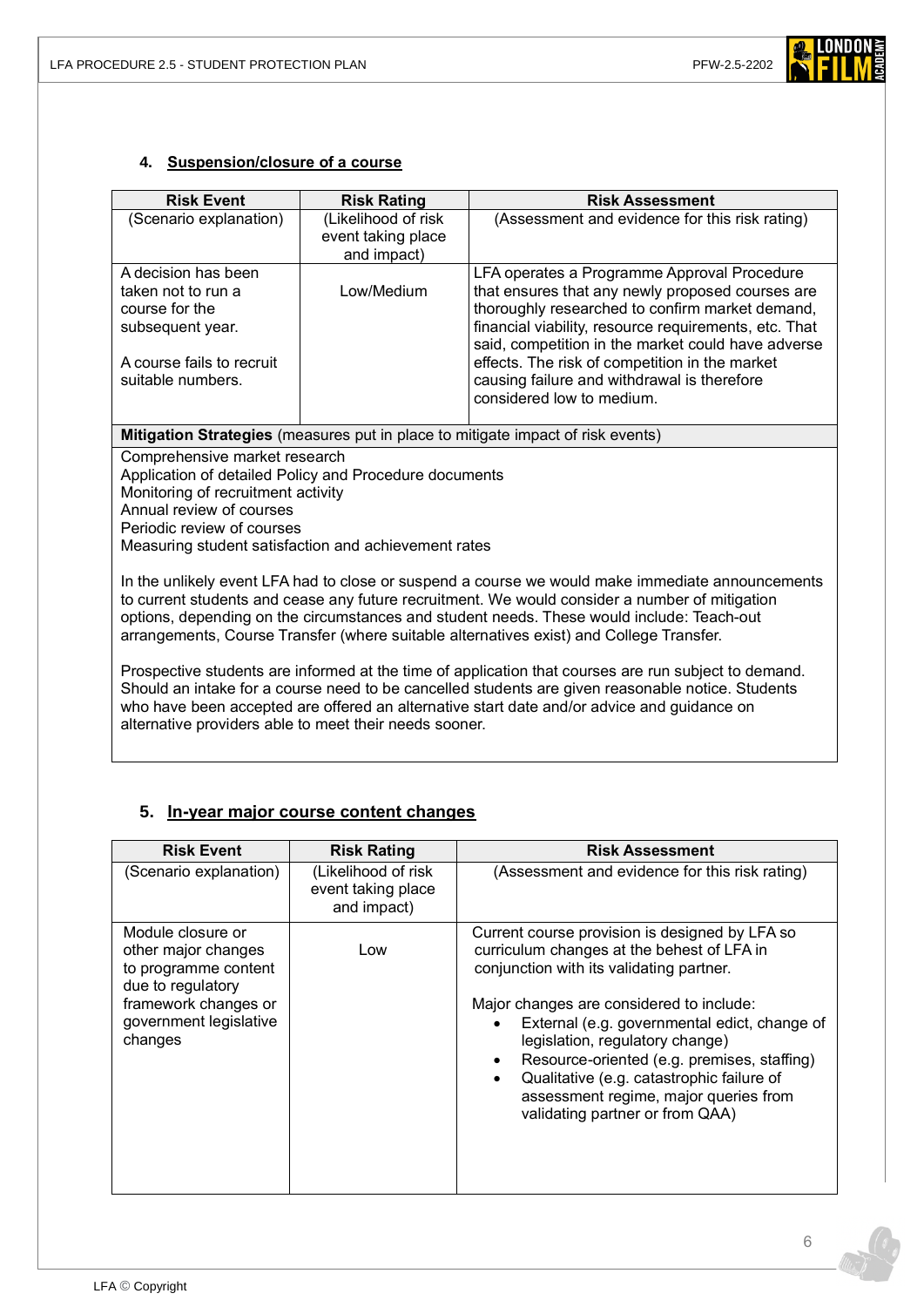

**Mitigation Strategies** (measures put in place to mitigate impact of risk events) Annual monitoring of programmes Module evaluations Monitoring of qualification framework changes CMA compliance

In the event of major in-year content changes LFA would first consult with student representatives. All changes will be agreed with the students or they will be given the opportunity to transfer to other programmes / modules where possible or required. Refunds and financial compensation would be considered as appropriate.

### **6. Suspension or revocation of UKVI – Student Sponsor licence**

LFA is licensed to sponsor migrants under the Student route of the points-based system to obtain a visa to study in the UK.

| <b>Risk Event</b>                                                                                                                                                                                                                                                                                                                                                                                                                                                                                                  | <b>Risk Rating</b>                | <b>Risk Assessment</b>                                                                                                                                                                        |
|--------------------------------------------------------------------------------------------------------------------------------------------------------------------------------------------------------------------------------------------------------------------------------------------------------------------------------------------------------------------------------------------------------------------------------------------------------------------------------------------------------------------|-----------------------------------|-----------------------------------------------------------------------------------------------------------------------------------------------------------------------------------------------|
| (Scenario explanation)                                                                                                                                                                                                                                                                                                                                                                                                                                                                                             | (Likelihood of risk               | (Assessment and evidence for this risk rating)                                                                                                                                                |
|                                                                                                                                                                                                                                                                                                                                                                                                                                                                                                                    | event taking place and<br>impact) |                                                                                                                                                                                               |
| Removal or suspension<br>of Student Sponsor<br>licence (the Home Office<br>issued licence which                                                                                                                                                                                                                                                                                                                                                                                                                    | Low-Medium                        | LFA has a range of provision and whilst the<br>number of students requiring a visa recruited is<br>significant it does not consist more than third of<br>the student cohort.                  |
| allows a provider to<br>recruit international<br>students).                                                                                                                                                                                                                                                                                                                                                                                                                                                        |                                   | Now that the UK has left the EU there will be<br>considerably more students requiring<br>sponsorship. We anticipate to be two thirds of the<br>student population on courses over six months. |
|                                                                                                                                                                                                                                                                                                                                                                                                                                                                                                                    |                                   | In 2018, LFA had a spot inspection by UKVI and<br>can confirm that LFA contracts, policies and<br>produces are compliant.                                                                     |
|                                                                                                                                                                                                                                                                                                                                                                                                                                                                                                                    |                                   | Academy-wide the risk rating is also considered to<br>be very low as LFA has held a licence for many<br>years.                                                                                |
|                                                                                                                                                                                                                                                                                                                                                                                                                                                                                                                    |                                   | The risk is considered low-medium due to the<br>increased reliance on students that require<br>sponsorship.                                                                                   |
|                                                                                                                                                                                                                                                                                                                                                                                                                                                                                                                    |                                   | Mitigation Strategies (measures put in place to mitigate impact of risk events)                                                                                                               |
| Admissions Team applying strict policy ensuring compliance to UKVI regulations<br>Strict attendance policy and monitoring<br>Robust admissions processes<br><b>UKCISA Membership</b>                                                                                                                                                                                                                                                                                                                               |                                   |                                                                                                                                                                                               |
| In the unlikely event of a licence suspension LFA would look to work closely with the UKVI to allow<br>enrolled students to complete their year of study / programme. Where students are yet to start their<br>course, they are given the opportunity to postpone their application pending the resolution of the<br>suspension. In the case of a revocation, LFA would take all reasonable steps to minimise the disruption,<br>for example, by assisting affected students to switch to an alternative provider. |                                   |                                                                                                                                                                                               |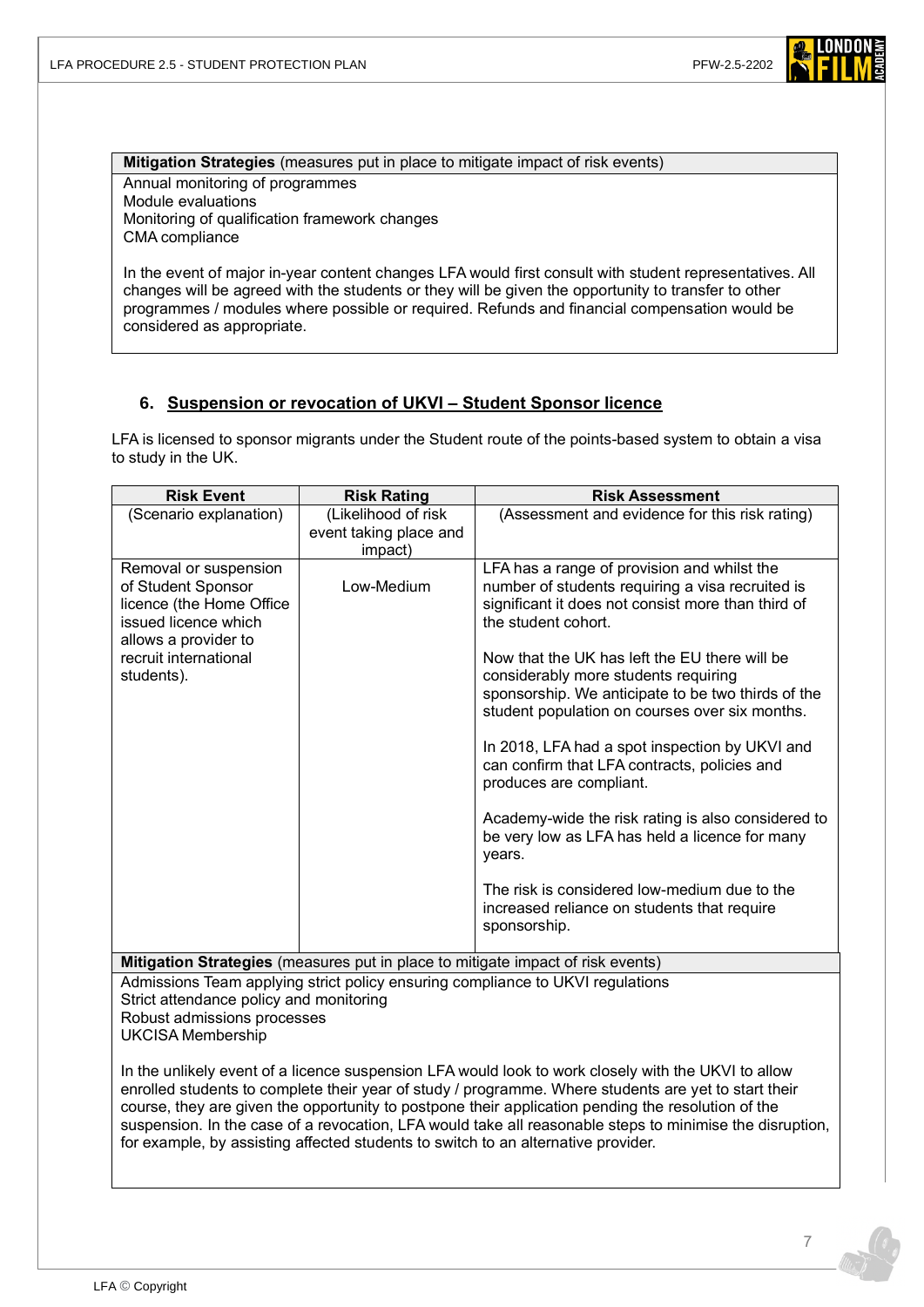

### **7. Drop in country-specific student demand**

| <b>Risk Event</b>                                                                                                                                                                                                                                                                                                                                             | <b>Risk Rating</b>                | <b>Risk Assessment</b>                                                                                                                                                                                                                                                                                                                                                                                                                                     |  |
|---------------------------------------------------------------------------------------------------------------------------------------------------------------------------------------------------------------------------------------------------------------------------------------------------------------------------------------------------------------|-----------------------------------|------------------------------------------------------------------------------------------------------------------------------------------------------------------------------------------------------------------------------------------------------------------------------------------------------------------------------------------------------------------------------------------------------------------------------------------------------------|--|
| (Scenario explanation)                                                                                                                                                                                                                                                                                                                                        | (Likelihood of risk               | (Assessment and evidence for this risk rating)                                                                                                                                                                                                                                                                                                                                                                                                             |  |
|                                                                                                                                                                                                                                                                                                                                                               | event taking place<br>and impact) |                                                                                                                                                                                                                                                                                                                                                                                                                                                            |  |
| Reduction in enrolments<br>from a specific country<br>or region. In the current<br>climate the main<br>concern here is<br>considered to be the<br>countries from the<br>European Union (i.e. the<br>impact of Brexit).                                                                                                                                        | Medium                            | LFA currently enjoys a diverse and changing<br>country representation and therefore cohorts are<br>not dependent on enrolments from a specific<br>country.<br>Since UK's exit from the EU, the previous SLC<br>funding arrangements for such students are no<br>longer be available. We have seen a drop in<br>demand from EU students and the risk is the<br>potential impact on our ability to recruit. We have<br>therefore ranked this risk as medium. |  |
|                                                                                                                                                                                                                                                                                                                                                               |                                   |                                                                                                                                                                                                                                                                                                                                                                                                                                                            |  |
| Mitigation Strategies (measures put in place to mitigate impact of risk events)                                                                                                                                                                                                                                                                               |                                   |                                                                                                                                                                                                                                                                                                                                                                                                                                                            |  |
| Diversification of marketing channels<br>SMC monitor student applications for country-of-origin trends and be agile its response                                                                                                                                                                                                                              |                                   |                                                                                                                                                                                                                                                                                                                                                                                                                                                            |  |
| LFA is mitigating any risk of a fall in demand by building a strategy to target more UK students and non-<br>EU students. It is still early days in UK's exit from EU so the SMC will monitor trends to see if the<br>resulting drop in demand continues and has impact on overall student numbers.                                                           |                                   |                                                                                                                                                                                                                                                                                                                                                                                                                                                            |  |
| Central to this strategy has been LFA to recruit through UCAS in order to raise the profile of the<br>provision to UK students who are more likely to apply via that channel. We have also introduced<br>financially assisted places in line with our widening access and participation statement which will bring<br>the fees more in line with SLC funding. |                                   |                                                                                                                                                                                                                                                                                                                                                                                                                                                            |  |

LFA has a Student Sponsor licence so can continue to recruit EU and non-EU students.

### **8. Fail to meet Office for Students (OfS) requirements regarding quality and standards**

| <b>Risk Event</b>                                                                                                                                                                                                              | <b>Risk Rating</b>                                       | <b>Risk Assessment</b>                                                                                                                                                                                                                                                                                                                                                                                                                                 |
|--------------------------------------------------------------------------------------------------------------------------------------------------------------------------------------------------------------------------------|----------------------------------------------------------|--------------------------------------------------------------------------------------------------------------------------------------------------------------------------------------------------------------------------------------------------------------------------------------------------------------------------------------------------------------------------------------------------------------------------------------------------------|
| (Scenario explanation)                                                                                                                                                                                                         | (Likelihood of risk<br>event taking place and<br>impact) | (Assessment and evidence for this risk rating)                                                                                                                                                                                                                                                                                                                                                                                                         |
| LFA fails to meet the<br>quality standards set out<br>in B conditions of the<br><b>OfS Regulatory</b><br><b>Framework that are</b><br>overseen by the OfS<br>with advice from the<br><b>Quality Assurance</b><br>Agency (QAA). | Low                                                      | OfS have a formal relationship with the <i>Quality</i><br>Assurance Agency (QAA), who are the 'Designated<br>Quality Body' (DQB).<br>LFA has been reviewed for Educational Oversight<br>by QAA since 2011 and continues to make<br>acceptable progress and through HER (AP)<br>reviews as a strong understanding of academic<br>standards.<br>Furthermore, LFA takes its regulatory obligations<br>very seriously. QAA reviews have consistently cited |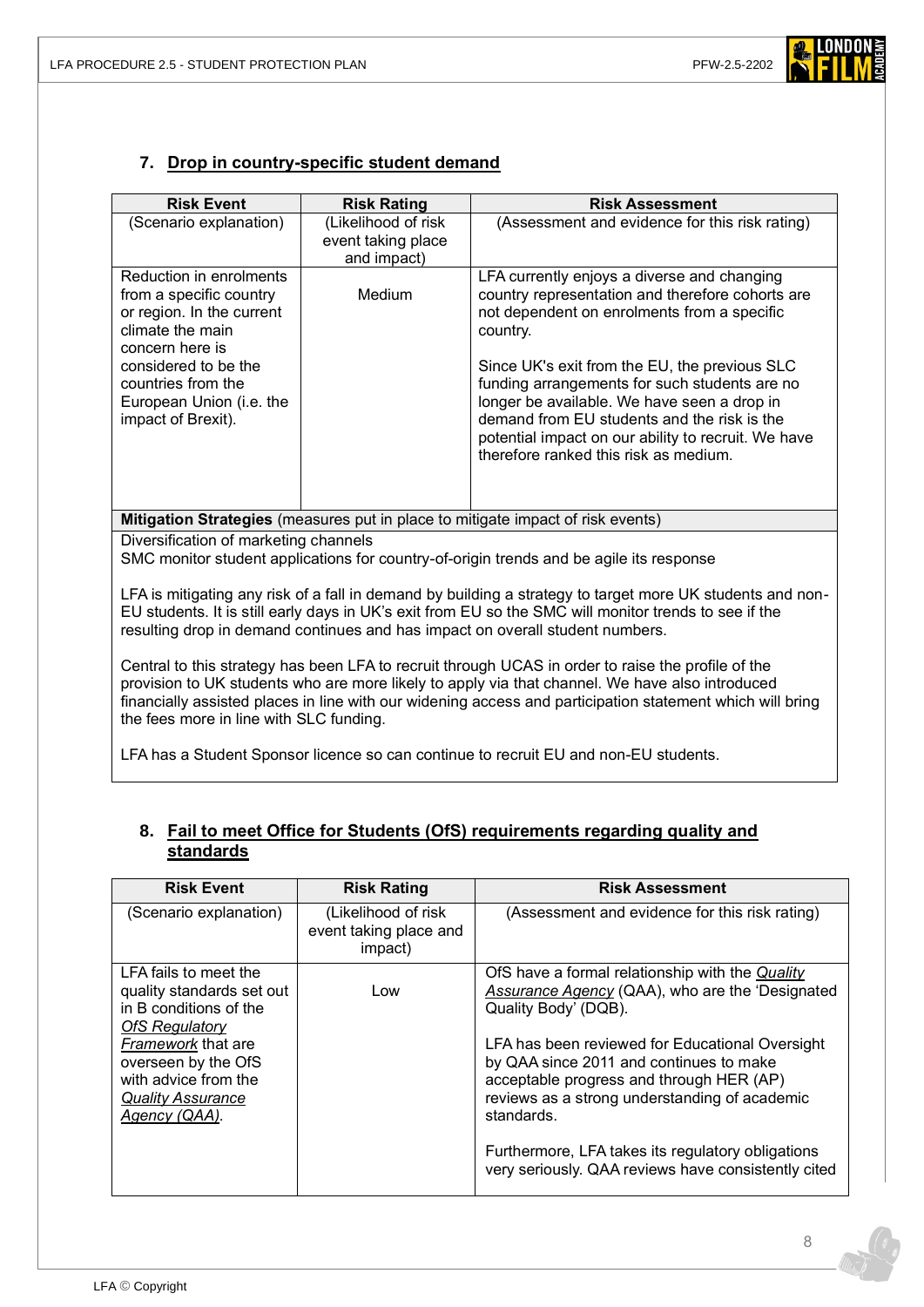

|                                                                                                                                                                                                                                                            |  | LFA for its adherence to quality standards for the<br>past ten years. |
|------------------------------------------------------------------------------------------------------------------------------------------------------------------------------------------------------------------------------------------------------------|--|-----------------------------------------------------------------------|
|                                                                                                                                                                                                                                                            |  |                                                                       |
| <b>Mitigation Strategies</b> (measures put in place to mitigate impact of risk events)<br>LFA Academic Board<br>Good governance and regulatory compliance<br>Financial sustainability<br>Effective policies and procedures<br>Annual monitoring and review |  |                                                                       |
| In the unlikely event there was a loss in 'confidence' by OfS as a result of a OAA Quality and Standards                                                                                                                                                   |  |                                                                       |

In the unlikely event there was a loss in 'confidence' by OfS as a result of a QAA Quality and Standards Review, LFA would work with the OfS and QAA to improve quality standards and minimise the resultant disruption to affected students and applicants and comply with their requirements.

### 9. **Loss of accreditation from an awarding body (University of Derby/Course approval)**

| <b>Risk Event</b>                                                                                                   | <b>Risk Rating</b>                                       | <b>Risk Assessment</b>                                                                                                                                                                                                                                                                                                                                                                                                                                                                                 |
|---------------------------------------------------------------------------------------------------------------------|----------------------------------------------------------|--------------------------------------------------------------------------------------------------------------------------------------------------------------------------------------------------------------------------------------------------------------------------------------------------------------------------------------------------------------------------------------------------------------------------------------------------------------------------------------------------------|
| (Scenario explanation)                                                                                              | (Likelihood of risk<br>event taking place<br>and impact) | (Assessment and evidence for this risk rating)                                                                                                                                                                                                                                                                                                                                                                                                                                                         |
| Loss of accreditation<br>from an awarding body<br>Changes to regulatory<br>framework affecting a<br>specific course | Low                                                      | LFA has been validated by University of Derby<br>(UoD) since 2018 and has received positive<br>feedback from the UoD Partnerships Team and<br>External Examiner. LFA chose to work with UoD<br>(TEF Gold) because of its robust procedures and<br>closely aligned values.<br>LFA was award partner approval by UoD with no<br>conditions (rare) and now has three courses<br>validated.<br>We have been consistently complimented by UoD<br>on the quality of the course and course<br>administration. |
| <b>Mitigation Strategies</b> (measures put in place to mitigate impact of risk events)                              |                                                          |                                                                                                                                                                                                                                                                                                                                                                                                                                                                                                        |

Good academic governance

In the event that a new regulation or loss of institution approval makes a course impossible to deliver, LFA will teach out the enrolled students and review the viability for delivery in the next year. If required we would enter into discussions with University of Derby to find a suitable resolution.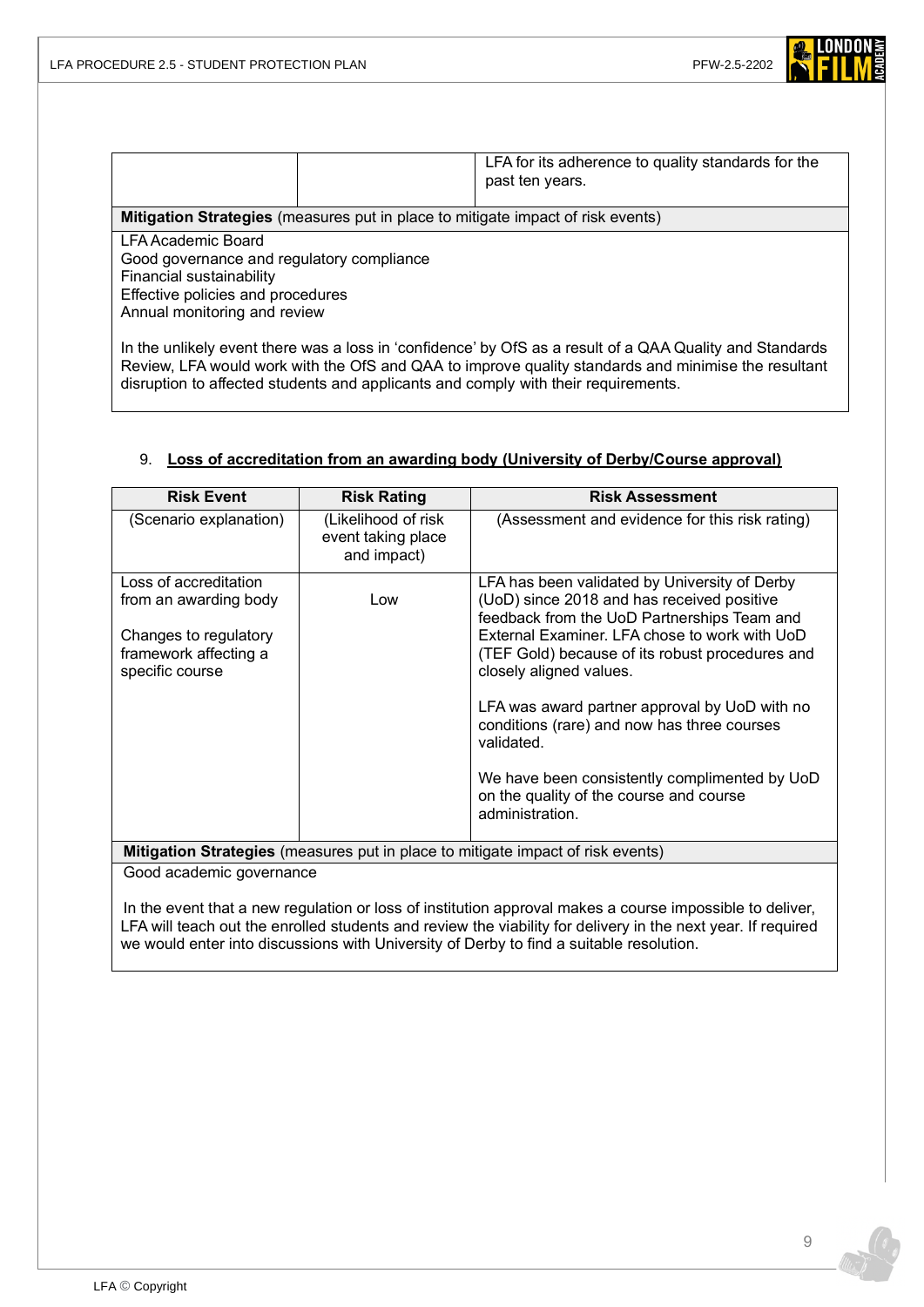

### **10. Loss of OfS registration**

| <b>Risk Event</b>                                                                                                                                                                                            | <b>Risk Rating</b>                                       | <b>Risk Assessment</b>                                                                                                                                                                                                                                                                  |
|--------------------------------------------------------------------------------------------------------------------------------------------------------------------------------------------------------------|----------------------------------------------------------|-----------------------------------------------------------------------------------------------------------------------------------------------------------------------------------------------------------------------------------------------------------------------------------------|
| (Scenario explanation)                                                                                                                                                                                       | (Likelihood of risk<br>event taking place and<br>impact) | (Assessment and evidence for this risk rating)                                                                                                                                                                                                                                          |
| The OfS does not<br>approve LFA's<br>admission to the<br>Register or removes it<br>(giving rise to students<br>being unable to access<br>student loans and loss<br>of UKVI licence)                          | Low                                                      | LFA joined OfS register in October 2019. LFA is<br>now experienced in its data collection<br>responsibilities and regulatory compliance that<br>come with OfS membership and has in place the<br>governance framework and operational<br>committee structure to ensure it is compliant. |
| <b>Mitigation Strategies</b> (measures put in place to mitigate impact of risk events)                                                                                                                       |                                                          |                                                                                                                                                                                                                                                                                         |
| Academy strategy and Operational Plan<br>Good governance and regulatory compliance<br>Financial sustainability<br>Effective policies and procedures<br>Annual monitoring and review                          |                                                          |                                                                                                                                                                                                                                                                                         |
| In the unlikely event LFA is not approved for registration or after approval, was removed, we would<br>work with the OfS to minimise the resultant disruption to affected students and applicants and comply |                                                          |                                                                                                                                                                                                                                                                                         |

with their requirements.

### **11. Loss of key staff or industrial action**

| <b>Risk Event</b>                                                                                                                                                                                                                                                                                                         | <b>Risk Rating</b>                                       | <b>Risk Assessment</b>                                                                                                                                                                                                                                                                                                                                                                                                                                                                                          |  |  |
|---------------------------------------------------------------------------------------------------------------------------------------------------------------------------------------------------------------------------------------------------------------------------------------------------------------------------|----------------------------------------------------------|-----------------------------------------------------------------------------------------------------------------------------------------------------------------------------------------------------------------------------------------------------------------------------------------------------------------------------------------------------------------------------------------------------------------------------------------------------------------------------------------------------------------|--|--|
| (Scenario explanation)                                                                                                                                                                                                                                                                                                    | (Likelihood of risk event<br>taking place and<br>impact) | (Assessment and evidence for this risk rating)                                                                                                                                                                                                                                                                                                                                                                                                                                                                  |  |  |
| The unanticipated<br>departure of key<br>members of institution<br>staff.<br>Industrial action by<br>institution staff or third<br>parties.                                                                                                                                                                               | Low                                                      | LFA maintains a core of full-time administrative<br>and academic staff and a significant pool of part-<br>time and freelance lecturers for delivery purposes.<br>Its central London location means that its faculty<br>base is well resourced with multiple options for re-<br>staffing when staff are lost.<br>The provision of a good working environment and<br>ongoing CPD opportunities has resulted in a<br>largely stable and long-standing team with little<br>disruption to student/course continuity. |  |  |
| <b>Mitigation Strategies</b> (measures put in place to mitigate impact of risk events)                                                                                                                                                                                                                                    |                                                          |                                                                                                                                                                                                                                                                                                                                                                                                                                                                                                                 |  |  |
| HR strategy<br>Contracts of employment, notice periods and CPD opportunities<br>Recruitment process in place for hiring freelance tutors that assesses suitability, teaching quality and<br>industry experience<br>Maintaining wide pool of qualified tutors because freelance tutors are not permanent members of staff. |                                                          |                                                                                                                                                                                                                                                                                                                                                                                                                                                                                                                 |  |  |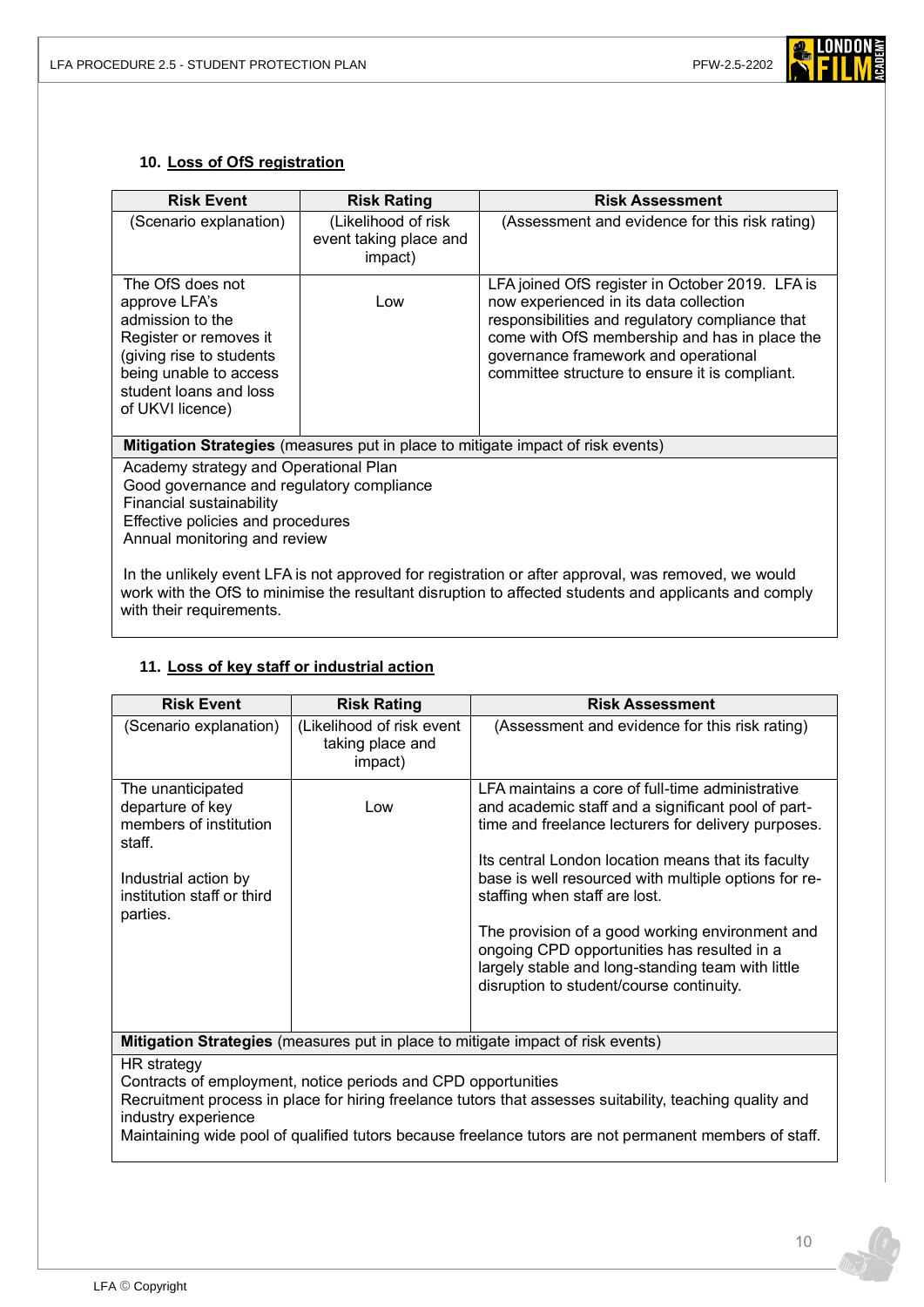

### **12. Disruption to Academy Activity**

| <b>Risk Event</b>                                                                                                                                                                                                                                                                              | <b>Risk Rating</b>                                       | <b>Risk Assessment</b>                                                                                                                                                                                                                                                                                                                                                                                                                                                                                                                                                                                                     |  |  |
|------------------------------------------------------------------------------------------------------------------------------------------------------------------------------------------------------------------------------------------------------------------------------------------------|----------------------------------------------------------|----------------------------------------------------------------------------------------------------------------------------------------------------------------------------------------------------------------------------------------------------------------------------------------------------------------------------------------------------------------------------------------------------------------------------------------------------------------------------------------------------------------------------------------------------------------------------------------------------------------------------|--|--|
| (Scenario explanation)                                                                                                                                                                                                                                                                         | (Likelihood of risk<br>event taking place<br>and impact) | (Assessment and evidence for this risk rating)                                                                                                                                                                                                                                                                                                                                                                                                                                                                                                                                                                             |  |  |
| Disruption to activity<br>(short or long term)<br>could occur through a<br>number of events<br>including: fire, theft,<br>terrorism, pandemic<br>etc.                                                                                                                                          | High                                                     | LFA operates secure premises with only one<br>entrance/exit. CCTV is in operation. Health & Safety<br>and Fire Safety are taken very seriously with regular<br>checks, tests (PAT test etc.) and drills taking place.<br>The current global pandemic has resulted in the<br>need to adapt LFA's premises and delivery methods<br>to satisfy government guidelines. Not all LFA<br>provision is able to be delivered on-line so<br>government lockdowns impact LFA's ability to<br>deliver in-person practical classes and<br>assessments.<br>This risk remains high while the pandemic restricts<br>LFA normal activities. |  |  |
| Mitigation Strategies (measures put in place to mitigate impact of risk events)                                                                                                                                                                                                                |                                                          |                                                                                                                                                                                                                                                                                                                                                                                                                                                                                                                                                                                                                            |  |  |
| Regular application of security, fire safety and H&S protocols<br>Business interruption insurance cover<br>LFA strategy and Operational Plan<br>Good governance and regulatory compliance<br>Senior Management Committee (SMC) tracking Government advice and instructions                     |                                                          |                                                                                                                                                                                                                                                                                                                                                                                                                                                                                                                                                                                                                            |  |  |
| In the event that there is sustained disruption to LFA activities the LFA now has a proven track record of<br>being able to adapt quickly. Where applicable we would look to minimise disruption by making:<br>changes to the delivery location or method, which may include distance learning |                                                          |                                                                                                                                                                                                                                                                                                                                                                                                                                                                                                                                                                                                                            |  |  |

- changes to schedules to facilitate in-person activities
- changes to the staffing of a programme, including the recruitment of alternative or additional staff

### 13. **Loss of Trademark Agreement**

| <b>Risk Event</b>                                                                                                          | <b>Risk Rating</b>                                       | <b>Risk Assessment</b>                                                                                                                |
|----------------------------------------------------------------------------------------------------------------------------|----------------------------------------------------------|---------------------------------------------------------------------------------------------------------------------------------------|
| (Scenario explanation)                                                                                                     | (Likelihood of risk<br>event taking place<br>and impact) | (Assessment and evidence for this risk rating)                                                                                        |
| Loss of 'London Film<br>Academy' trading<br>name (short on long<br>term) will cause major<br>disruption to our<br>business | Low                                                      | The Film Education Training Trust (FETT) has a<br>perpetual Trademark Licence Agreement and<br>proper mitigation strategies in place. |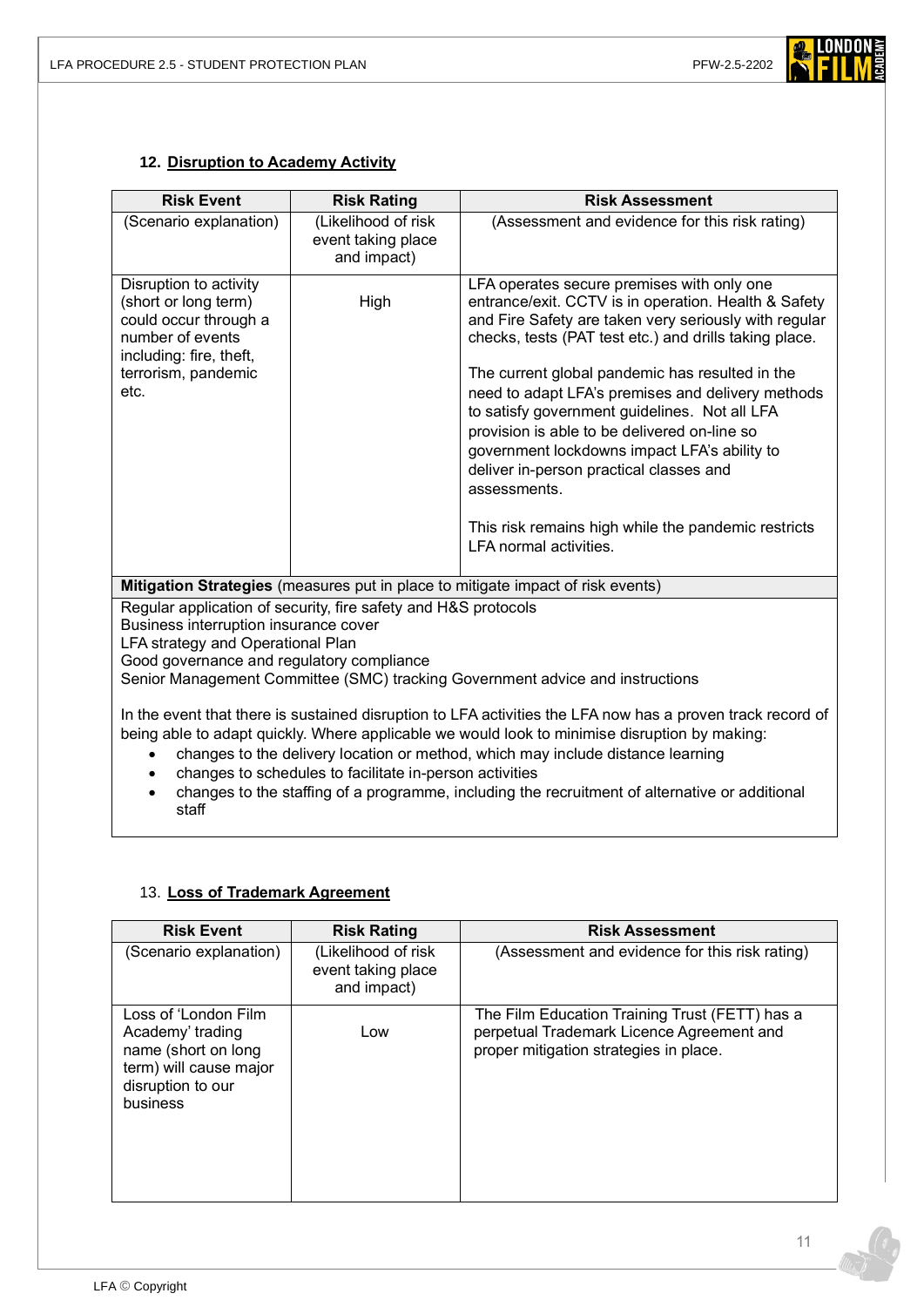

**Mitigation Strategies** (measures put in place to mitigate impact of risk events) Good governance and regulatory compliance Financial sustainability Effective policies and procedures Annual monitoring and review Regular monitoring in place to ensure LFA Trademark is not being infringed on by competition in advertising

### **14. Loss of Building**

| <b>Risk Event</b>                                                                                                                      | <b>Risk Rating</b>                                       | <b>Risk Assessment</b>                                                                                   |  |  |
|----------------------------------------------------------------------------------------------------------------------------------------|----------------------------------------------------------|----------------------------------------------------------------------------------------------------------|--|--|
| (Scenario explanation)                                                                                                                 | (Likelihood of risk<br>event taking place<br>and impact) | (Assessment and evidence for this risk rating)                                                           |  |  |
| Non-renewal of<br>tenancy lease or early<br>termination.                                                                               | Low                                                      | There is a successful 20 year history with current<br>landlord and a current tenancy agreement in place. |  |  |
| <b>Mitigation Strategies</b> (measures put in place to mitigate impact of risk events)                                                 |                                                          |                                                                                                          |  |  |
| Negotiate a new lease one year before it expires to give time to incorporate any financial changes or to<br>find alternative premises. |                                                          |                                                                                                          |  |  |

### **15. Diploma Courses Losing MA Articulation Agreement**

| <b>Risk Event</b>                                                                                                                                                                                                                                                                                                            | <b>Risk Rating</b>                                       | <b>Risk Assessment</b>                                                                                                                                                                   |
|------------------------------------------------------------------------------------------------------------------------------------------------------------------------------------------------------------------------------------------------------------------------------------------------------------------------------|----------------------------------------------------------|------------------------------------------------------------------------------------------------------------------------------------------------------------------------------------------|
| (Scenario explanation)                                                                                                                                                                                                                                                                                                       | (Likelihood of risk<br>event taking place<br>and impact) | (Assessment and evidence for this risk rating)                                                                                                                                           |
| The Articulation<br>Agreement in place for<br>MA progression from<br>with Filmmaking<br>Diploma is terminated<br>which impacts students<br>on a Student Sponsor<br>licence and those who<br>enrolled with LFA<br>because of the right to<br>progression onto an<br>MA upon successful<br>completion of the<br>Diploma course | Low                                                      | There is an existing relationship through validation<br>of BA Filmmaking with UoD with whom we have<br>this articulation agreement.<br>We are careful to meet the terms of the contract. |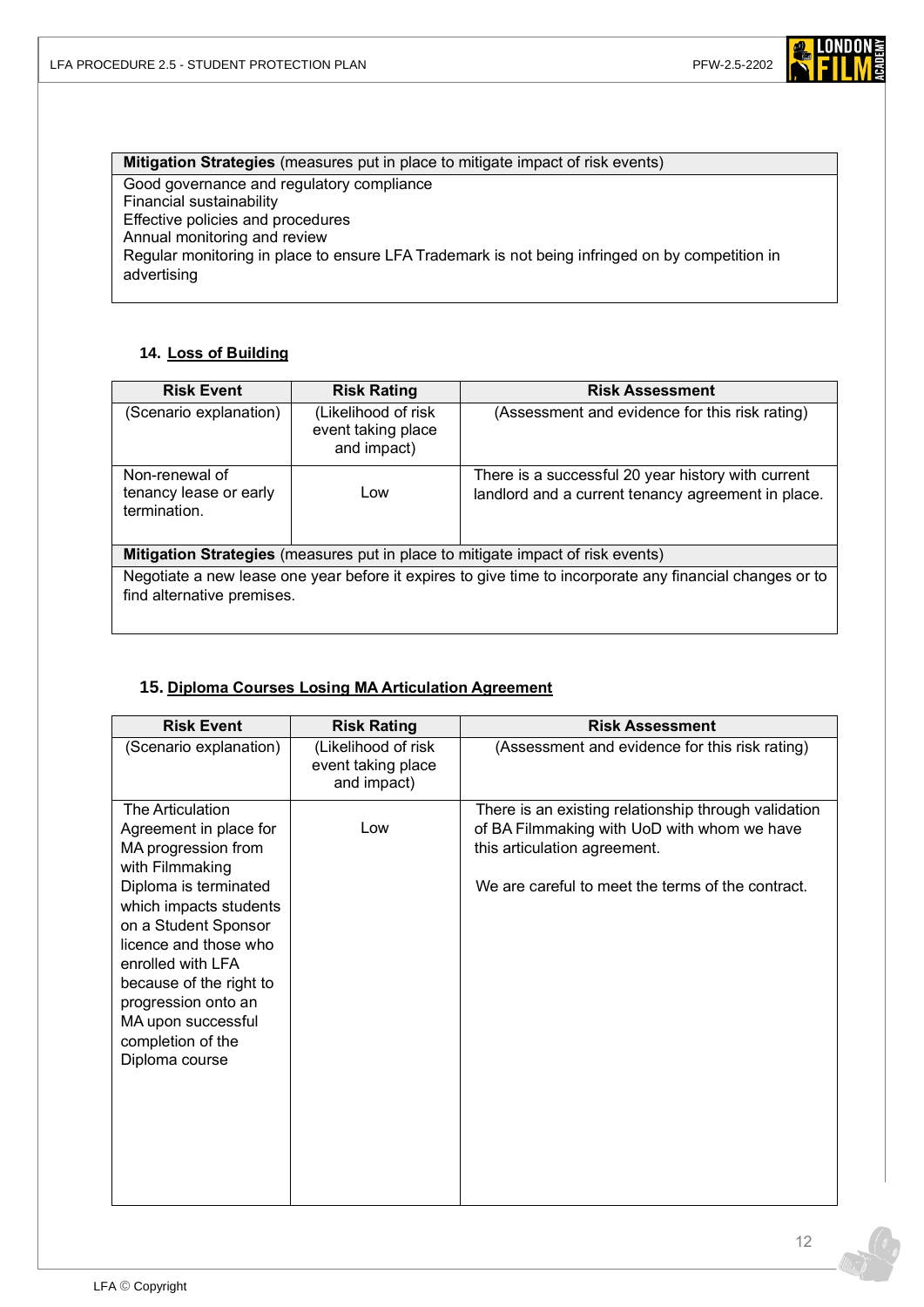

### **Mitigation Strategies** (measures put in place to mitigate impact of risk events)

Good governance and regulatory compliance

Financial sustainability

Effective policies and procedures

Annual monitoring and review

Diversification by obtaining other articulation agreements from another non-connected institution

Pursuing MA validation that supersedes an articulation agreement

# 2. Refunds and Compensation

The *LFA Procedure 2.4 - [Tuition Fee Refund and Compensation](https://www.londonfilmacademy.com/LFA_Procedure_2.4_Tuition_fee_refunds_and_compensation.pdf)* terms were determined by the Senior Management Committee and developed and scripted through consultation with a firm of solicitors with particular experience and expertise in the education sector.

Wherever possible LFA will always seek to preserve continuation of study for those affected by any of the scenarios identified in Section One. This will include continued access to other support services such as learning resources and student welfare.

LFA will normally seek to 'teach out' academic programmes providing students with the opportunity to complete their course of studies. Where this is not possible alternative arrangements would be made.

In the rare event that it is not possible to arrange alternative provision, LFA commits to refund fees and compensate other costs incurred by students, according to the conditions detailed in its *LFA Procedure 2.4 - Tuition Fee Refund and Compensation.*

LFA is a long standing and experienced provider of education and training and as such maintains sufficient cash reserves to ensure business continuity in the case of exceptional events and to cover the costs of refunds and compensation as described above.